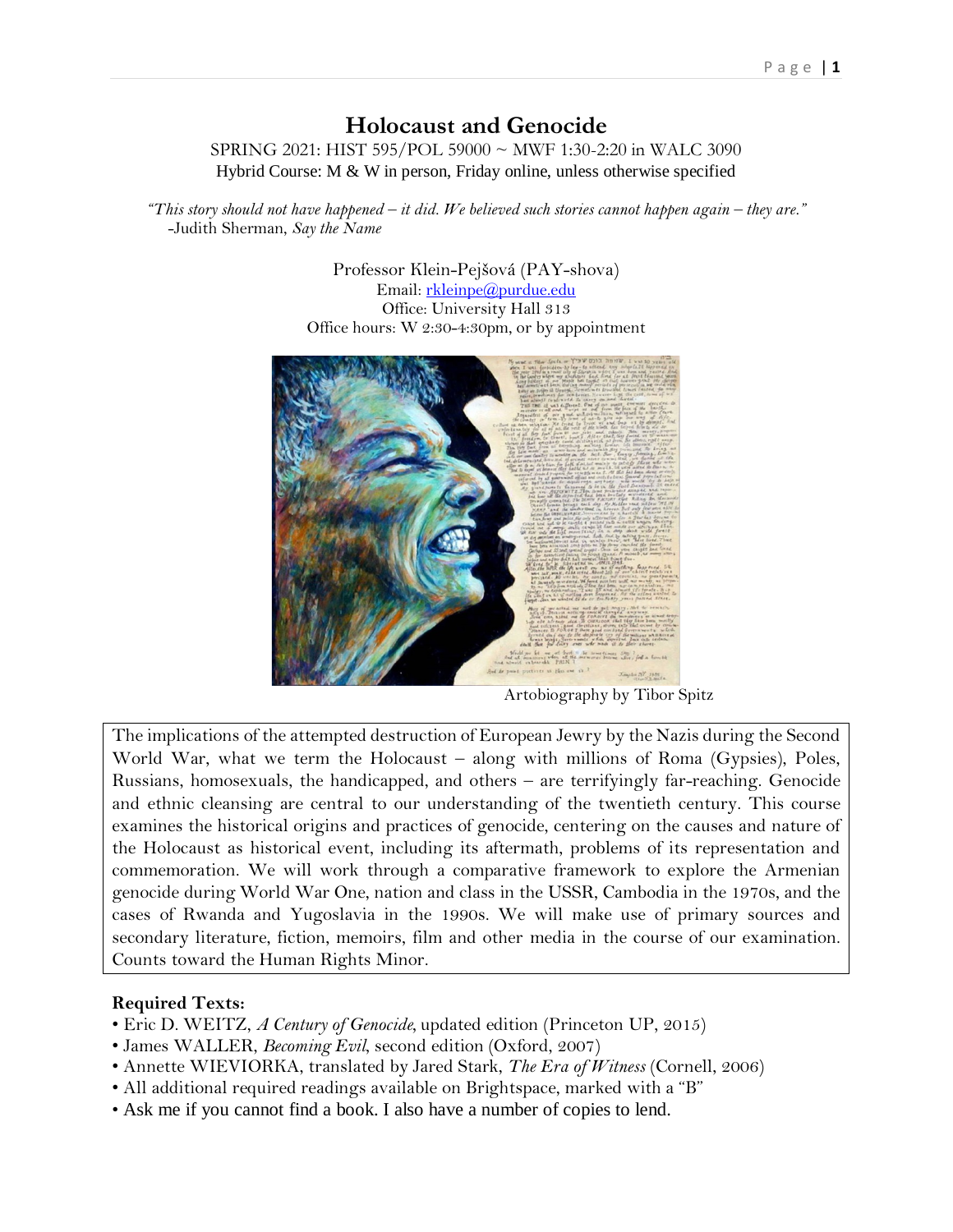## **Course Requirements and Grading (500 points possible):**

- **I) Participation (50 points):** The success of a class, in trying times or otherwise, depends on your participation. This is especially true now, as I will be mainly be using active learning methods to keep us all engaged online and off in our hybrid class this semester. Let us be generous, courteous, and respectful of each other as we use these methods. We will alternate seeing each other "face-to-face"/f2f (M&W) and online (F). We will be using google docs and slides for discussion and collaborative work, the zoom chat box, and other means we find to work well, in addition to f2f discussion. The elegance of this method is that you will have complete notes from readings and discussions based on collaborative efforts saved in your drive, and your participation is easy to assess. You may wish to create a separate google drive for course materials, or a separate folder in an existing drive. Participation points will be calculated weekly. All readings and other preparations listed on the syllabus for a class session are to be completed before that class session.
- **II) 10 Reaction Logs (RLs) (200 points total, 20 points each):** These are concise (300 word min – 500 word max, about 1  $\frac{1}{2}$  pages) and reflective responses to the RL question based on the week's readings, which you will find listed on the syllabus under the Friday entry. **Reaction Logs are due on Brightspace by 1pm on Fridays, exceptions noted in syllabus and on Brightspace.**
- **III) Book Review and presentation (150 points):** You will write a 1200 word/about 5-page book review of a volume chosen from those listed on the course schedule. The book review should include identification of the author and the author's credentials, discussion of the book's argument (or main message), the author's most important observations and conclusions, discussion of sources (or background for novels), and what is new and/or distinctive about the method, argument, style, conclusions. **The book review will be due on the Wednesday corresponding to the topic on the course schedule, which is also when you will present the book to the group.** You are not responsible for the Reaction Log for the week your book review is due (that is, you get one 20 point freebie). You will have 5-7 minutes to present your book. **Create 2 slides for your presentation, send them to me by your Wednesday at noon, and I will share them with the class.**
- **IV) Pedagogy assignment (100 points):** In lieu of a more traditional final exam essay or research paper, I am asking you to carefully consider and create an assignment for a topic in an area of special interest for you within comparative genocide studies. By the end of this course, you will be able to demonstrate how to teach about a question in this field with sensitivity and confidence. It is clear that we must reflect afresh on how to effectively teach about genocide in a way that upholds the moral imperative to human dignity. In a  $600$  word/about 3 page essay, discuss the material (readings, film, photograph, poem, etc.) that you would use to teach the topic you have chosen, why you chose that material, and how you would use it. Why did you chose this topic? What would be your approach, and why? What would be the goal/outcome/gradeable result of the assignment? What do you wish your students to learn from it? What might be potential pitfalls? Ideal outcomes? Do not truncate your imagination in creating your assignment, but make it feasible. **Topics due on Monday, April 12th in class. Essay due Monday, May 3rd at 9pm on Brightspace.**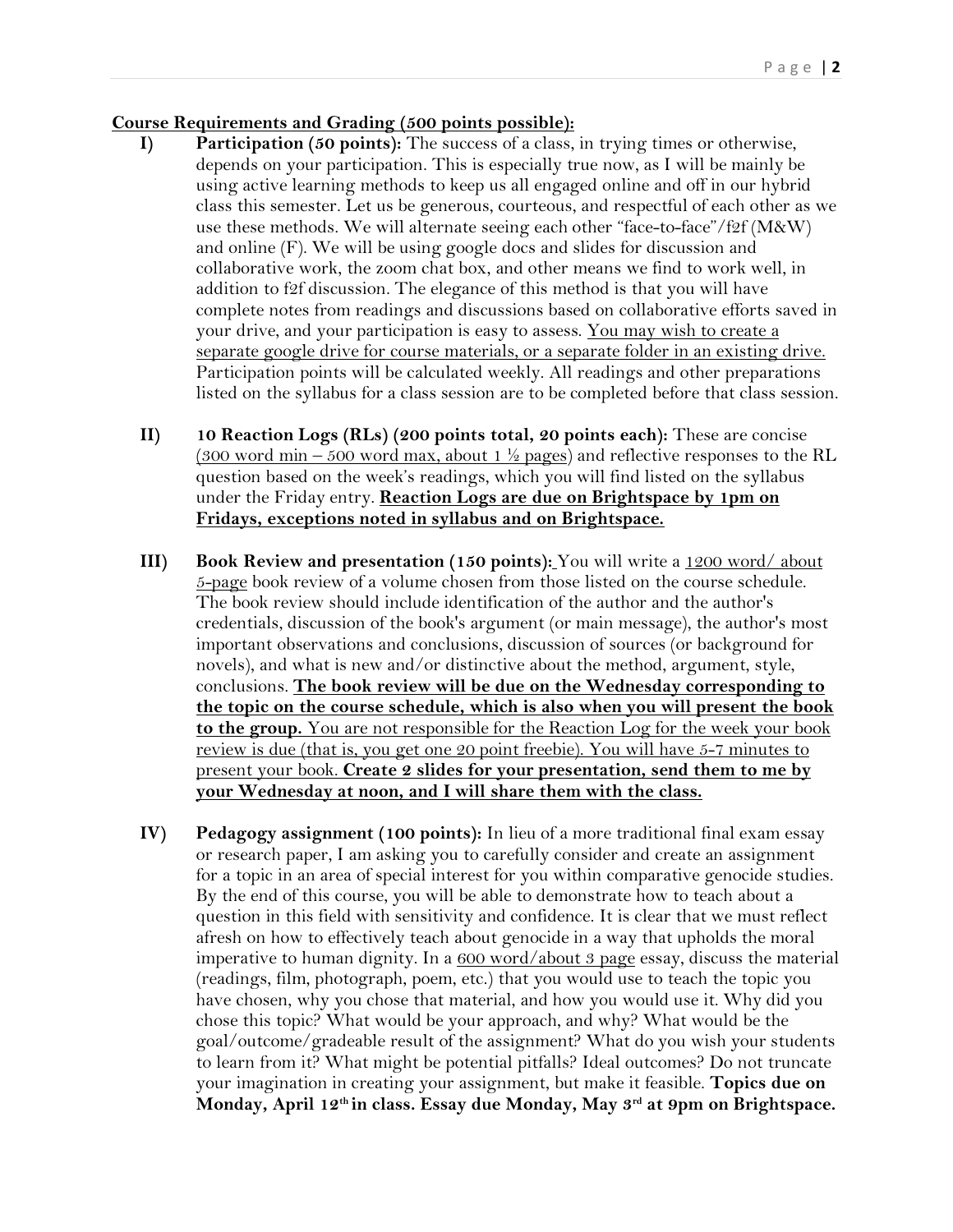• We will discuss opportunities to be involved in the Greater Lafayette Holocaust Remembrance Committee [\(www.glhrc.org\)](http://www.glhrc.org/) event, and Together We Remember [\(http://togetherweremember.org\)](http://togetherweremember.org/) in April, and other volunteer activities.

| Grade scale: A+ = 98-100; A = 93-97; A- = 90-92; B+ = 88-89; B = 83-87; B- = 80-82;                            |
|----------------------------------------------------------------------------------------------------------------|
| $C_{+} = 78-79$ ; $C = 73-77$ ; $C_{-} = 70-72$ ; $D_{+} = 68-69$ ; $D = 63-67$ ; $D_{-} = 60-62$ ; $F = 0-59$ |
| ***                                                                                                            |

#### **Schedule of Classes**

| Week 1:              | <b>Genocides in the Twentieth Century</b>                                                                                                                                                                                                                             |  |  |
|----------------------|-----------------------------------------------------------------------------------------------------------------------------------------------------------------------------------------------------------------------------------------------------------------------|--|--|
| W, 1/20:             | Course Introduction and Overview: Confronting the Silence                                                                                                                                                                                                             |  |  |
|                      | • Dan Pagis, "Written in Pencil in the Sealed Railway-Car"                                                                                                                                                                                                            |  |  |
| $F, 1/22$ :          | How and why do we study comparative genocide? Where do you see the major points of<br>agreement and/or disagreement between Weitz and Melson in their main arguments<br>and methods for studying genocides?                                                           |  |  |
|                      | . Weitz, "Introduction: Genocides in the Twentieth Century"                                                                                                                                                                                                           |  |  |
|                      | • Melson, "Introduction: Overview and Major Themes" (B)                                                                                                                                                                                                               |  |  |
| Week 2:              | <b>Race and Nation</b>                                                                                                                                                                                                                                                |  |  |
| $M, 1/25$ :          | Weitz, ch1, "Race and Nation," pp. 16-52                                                                                                                                                                                                                              |  |  |
| $W$ , $1/27$ ONLINE: | Zimmerer, "The First Genocide of the Twentieth Century" (B)<br><b>.RL#1</b> : What is modern about understanding and organizing human difference<br>according to race and nation? How do colonialism and its legacies contribute to<br>our understanding of genocide? |  |  |
|                      | @Book: Elizabeth Baer, The Genocidal Gaze (2017) ________________________________                                                                                                                                                                                     |  |  |
| $F, 1/29$ :          | No Class                                                                                                                                                                                                                                                              |  |  |
| Week 3:              | What is Extraordinary Evil?                                                                                                                                                                                                                                           |  |  |
| $M$ , $2/1$ :        | Waller, pp. 9-24, 33-53, 59-91                                                                                                                                                                                                                                        |  |  |
| $W, 2/3$ :           | Waller, pp. 137-161, 196-220, 230-271                                                                                                                                                                                                                                 |  |  |
|                      | @Book: Alex Alvarez, Governments, Citizens, and Genocide (2001) _______                                                                                                                                                                                               |  |  |
|                      | @Book: Ervin Staub, The Roots of Evil (1989)                                                                                                                                                                                                                          |  |  |
| F, 2/5:              | Milgram, "Behavioral Study of Obedience" (B)<br>• View The Wave short film before class $(B)$                                                                                                                                                                         |  |  |
|                      |                                                                                                                                                                                                                                                                       |  |  |
| Week 4:              | The Armenian Genocide                                                                                                                                                                                                                                                 |  |  |
| M, 2/8:              | Weitz, "An Armenian Prelude," pp. 1-7                                                                                                                                                                                                                                 |  |  |
| $W, 2/10$ :          | Waller, "Dovey's Story," pp. 54-58                                                                                                                                                                                                                                    |  |  |
|                      | @Book: Peter Balakian, Black Dog of Fate: A Memoir (1997) _                                                                                                                                                                                                           |  |  |
|                      | @Book: Ronald Suny, They can live in the desert but nowhere else (2017)_                                                                                                                                                                                              |  |  |
| $F, 2/12$ :          | Robert Melson, ch.5, "The Turkish Revolution and the Armenian Genocide" (B)                                                                                                                                                                                           |  |  |
|                      | • RL#2: What was the so-called "provocation thesis," and what                                                                                                                                                                                                         |  |  |
|                      | counterarguments does Melson present to combat it?                                                                                                                                                                                                                    |  |  |
| Week 5:              | Nation, Race, and Class in the Soviet Union                                                                                                                                                                                                                           |  |  |
| $M$ , $2/15$ :       | Weitz, ch.2., pp. 53-74                                                                                                                                                                                                                                               |  |  |
| W, $2/17$ :          | <b>Reading Day, No Class</b>                                                                                                                                                                                                                                          |  |  |
| $F, 2/19$ :          | Weitz, ch.2, pp. 74-101                                                                                                                                                                                                                                               |  |  |
|                      | @Book: Philip Wolny, Holodomor: The Ukrainian Famine-Genocide (2018) ________                                                                                                                                                                                         |  |  |
|                      | @Book: Peter Whitewood, The Red Army and the Great Terror (2015) _______                                                                                                                                                                                              |  |  |
|                      | • RL#3: In which ways did the Soviet leadership make class, national                                                                                                                                                                                                  |  |  |
|                      | background and political perspective key features in their attempt to create a                                                                                                                                                                                        |  |  |
|                      | new society?                                                                                                                                                                                                                                                          |  |  |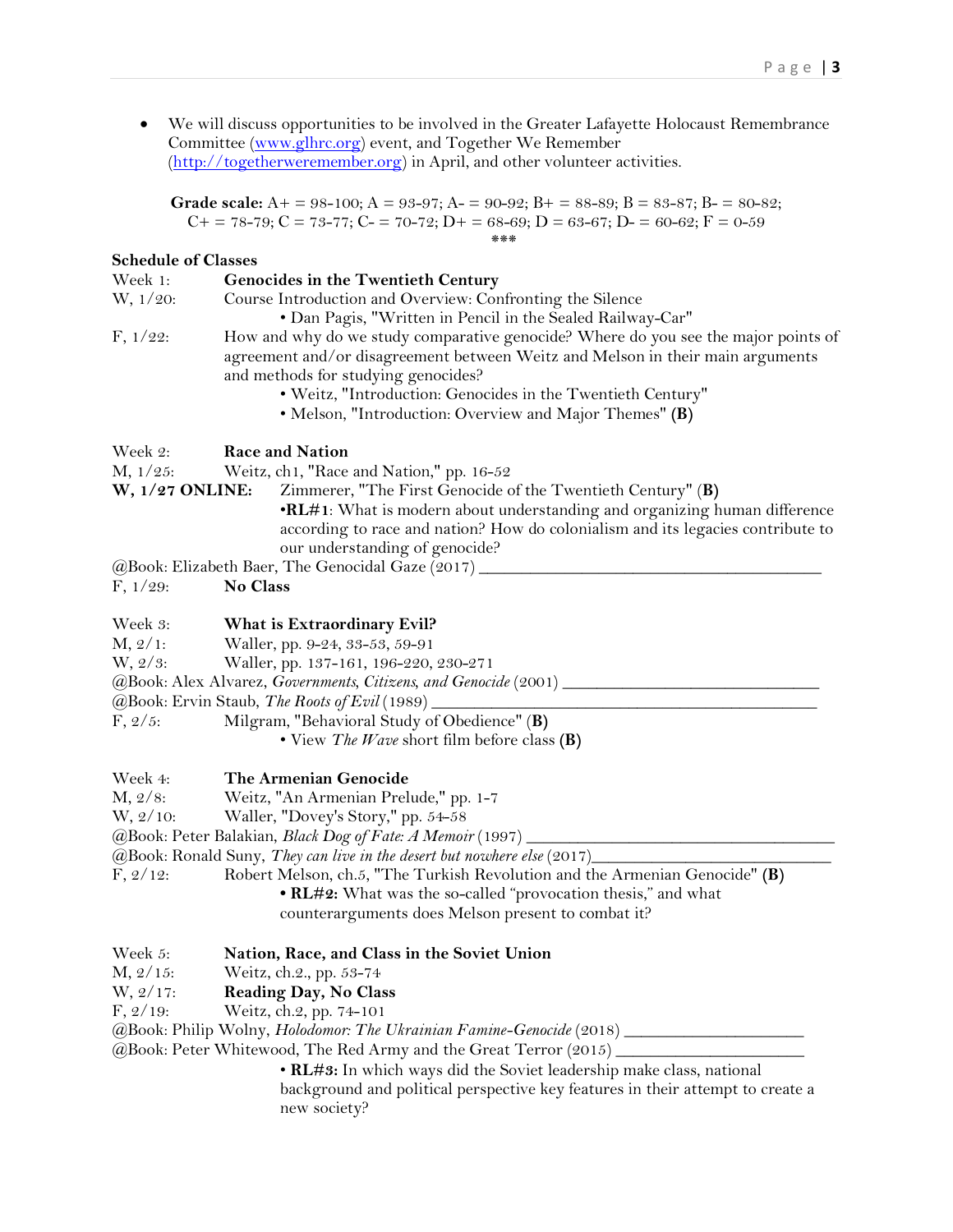| Week 6:<br>$M$ , $2/22$ :<br>W, 2/24:<br>F, 2/26 | What were the preconditions for the Holocaust?<br>Weitz, ch.3, "Nazi Germany," pp. 102-114<br>Weitz, ch.3, "Nazi Germany," pp.114-124<br>@Book: Paul Hanebrink, A Specter Haunting Europe (2018) ________________________<br>Lucy Dawidowicz, "The First Stage: Anti-Jewish Legislation" (B)<br>• RL#4: When you read these pieces of legislation intended to deprive Jews of<br>their civil equality, and exclude them from the wider German society, what<br>features of the legislation stands out to you? Is there anything that surprises<br>you? |
|--------------------------------------------------|--------------------------------------------------------------------------------------------------------------------------------------------------------------------------------------------------------------------------------------------------------------------------------------------------------------------------------------------------------------------------------------------------------------------------------------------------------------------------------------------------------------------------------------------------------|
| Week 7:                                          | How did the Nazi German Empire expand? How did the war differ<br>geographically?                                                                                                                                                                                                                                                                                                                                                                                                                                                                       |
| M, 3/1:                                          | Bergen, ch.5, "Experiments in Brutality, 1939-1940" (B)                                                                                                                                                                                                                                                                                                                                                                                                                                                                                                |
| W, 3/3:                                          | Holly Case, "Territorial Revision and the Holocaust: Hungary and Slovakia during<br>World War II" $(B)$                                                                                                                                                                                                                                                                                                                                                                                                                                                |
|                                                  | (a)Book: David Fishman, The Book Smugglers (2017) _______________________________                                                                                                                                                                                                                                                                                                                                                                                                                                                                      |
|                                                  |                                                                                                                                                                                                                                                                                                                                                                                                                                                                                                                                                        |
|                                                  | @Book: Ruth Bondy, Trapped: Czech Jews, 1939-1943 (2008) ________________                                                                                                                                                                                                                                                                                                                                                                                                                                                                              |
| F, 3/5:                                          | Lucy Dawidowicz, "The Ordeals of the Ghettos in Eastern Europe" (B)<br><b>.RL#5:</b> How did territorial concerns affect Nazi policies?                                                                                                                                                                                                                                                                                                                                                                                                                |
|                                                  |                                                                                                                                                                                                                                                                                                                                                                                                                                                                                                                                                        |
| Week 8:                                          | How did Nazi Germany turn to a "War of Annihilation"? How did Nazi Germany<br>and its Collaborators carry out the "War of Annihilation"?                                                                                                                                                                                                                                                                                                                                                                                                               |
| M, 3/8:                                          | Weitz, ch.3, "Nazi Germany," pp.124-143                                                                                                                                                                                                                                                                                                                                                                                                                                                                                                                |
|                                                  | •Tim Snyder, <i>Bloodlands</i> , "The Nazi Death Factories" (B)                                                                                                                                                                                                                                                                                                                                                                                                                                                                                        |
| $W, 3/10$ :                                      | Jeffrey Veidlinger, In the Shadow of the Shetl, "Life and Death in Reichskommissariat<br>Ukraine" $(B)$                                                                                                                                                                                                                                                                                                                                                                                                                                                |
|                                                  |                                                                                                                                                                                                                                                                                                                                                                                                                                                                                                                                                        |
|                                                  | @Book: Andrea Pető, Women of the Arrow Cross (2020) _____________________________                                                                                                                                                                                                                                                                                                                                                                                                                                                                      |
|                                                  | (a)Book: Jan Grabowski, Hunt for the Jews (2013)                                                                                                                                                                                                                                                                                                                                                                                                                                                                                                       |
| $F, 3/12$ :                                      | Bergen, ch.9, Death Throes and Killing Frenzies (B)                                                                                                                                                                                                                                                                                                                                                                                                                                                                                                    |
|                                                  | . Weiss Halivni, paragraph from the Book and the Sword (B)                                                                                                                                                                                                                                                                                                                                                                                                                                                                                             |
|                                                  | •RL#6: How do the week's readings reflect the turn to "war of annihilation"?                                                                                                                                                                                                                                                                                                                                                                                                                                                                           |
|                                                  | Discuss one feature of the topic that is new to you.                                                                                                                                                                                                                                                                                                                                                                                                                                                                                                   |
|                                                  |                                                                                                                                                                                                                                                                                                                                                                                                                                                                                                                                                        |
| Week 9:                                          | <b>Aftermaths</b>                                                                                                                                                                                                                                                                                                                                                                                                                                                                                                                                      |
| $M, 3/15$ :<br>W, 3/17:                          | Dawidowicz, "Saving Remnants" (B)                                                                                                                                                                                                                                                                                                                                                                                                                                                                                                                      |
|                                                  | Klein-Pejšová, "Hungarian Jewish Refugees in Austria, 1945-49" (B)                                                                                                                                                                                                                                                                                                                                                                                                                                                                                     |
|                                                  | @Book: Istvan Deak, Europe on Trial (2015)<br><u> 1989 - Johann Barn, fransk politik amerikansk politik (d. 1989)</u>                                                                                                                                                                                                                                                                                                                                                                                                                                  |
|                                                  | (a)Book: Anna Cichopek-Gajraj, Beyond Violence (2014)                                                                                                                                                                                                                                                                                                                                                                                                                                                                                                  |
| $F, 3/19$ :                                      | Deák, "The Incomprehensible Holocaust" (B)<br><b>RL#7:</b> Discuss how the experience of postwar population displacement deepens                                                                                                                                                                                                                                                                                                                                                                                                                       |

**RL#7:** Discuss how the experience of postwar population displacement deepens our understanding of the wartime experience.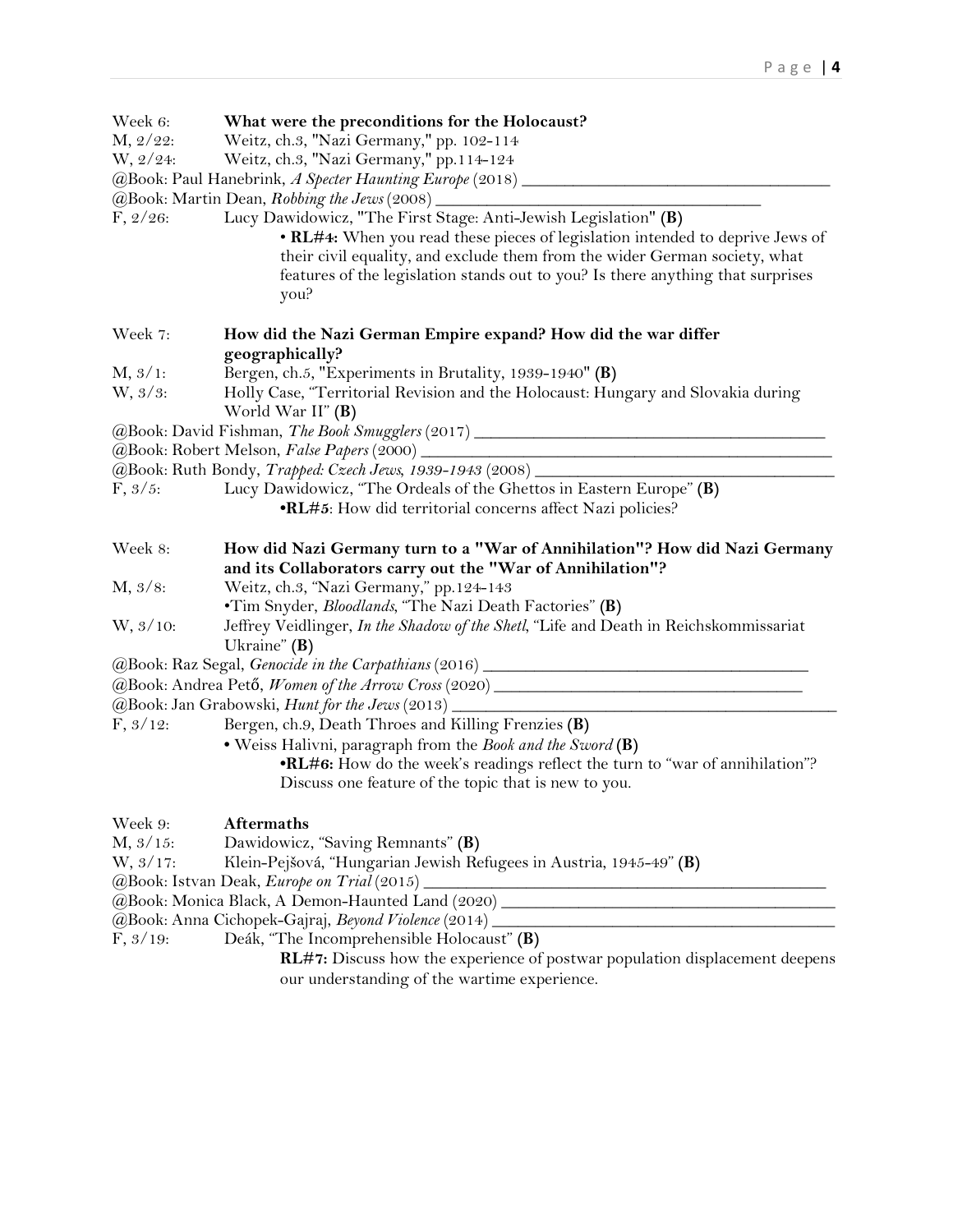| Week 10:                                                                                           | <b>Cambodia: The Killing Fields</b>                                                                                                                                       |  |  |
|----------------------------------------------------------------------------------------------------|---------------------------------------------------------------------------------------------------------------------------------------------------------------------------|--|--|
| $M, 3/22$ :                                                                                        | Weitz, ch.4, "Racial Communism," pp. 144-189                                                                                                                              |  |  |
|                                                                                                    | https://www.ushmm.org/genocide-prevention/countries/cambodia                                                                                                              |  |  |
| $W, 3/24$ :                                                                                        | Alexander Laban Hinton, "Why Did You Kill?: The Cambodian Genocide and the Dark                                                                                           |  |  |
|                                                                                                    | Side of Face and Honor" (B)                                                                                                                                               |  |  |
| @Book: Ben Kiernan, The Pol Pot Regime, 3rd edition (2008) ____________                            |                                                                                                                                                                           |  |  |
|                                                                                                    | @Book: Elizabeth Becker, When the War Was Over (1998) _______                                                                                                             |  |  |
|                                                                                                    |                                                                                                                                                                           |  |  |
|                                                                                                    | • RL#8: Hinton asks in his article, "How do perpetrators like Lohr come to commit<br>such genocidal acts?" How does he seek to discover the answer to this question? What |  |  |
| F, 3/26                                                                                            | do you find most striking about his conclusions?<br>No Class                                                                                                              |  |  |
|                                                                                                    |                                                                                                                                                                           |  |  |
| Week 11:                                                                                           | Rwanda: What was the nature of the genocide?                                                                                                                              |  |  |
| $M, 3/29$ :                                                                                        | Mamdani, "Introduction," ch.3 "The Racializaton of the Hutu/Tutsi Difference under                                                                                        |  |  |
|                                                                                                    | Colonialism" $(B)$                                                                                                                                                        |  |  |
|                                                                                                    | https://www.ushmm.org/genocide-prevention/countries/rwanda                                                                                                                |  |  |
| W, 3/31:                                                                                           | Mamdani, ch.7 "The Civil War and the Genocide" (B)                                                                                                                        |  |  |
| (a)Book: Susan Thompson, Rwanda: From Genocide to Precarious Peace (2018) _____                    |                                                                                                                                                                           |  |  |
| @Book: Philip Gourevitch, We Wish to Inform You That Tomorrow We Will Be Killed With Our Families: |                                                                                                                                                                           |  |  |
| Stories From Rwanda (1999) _                                                                       |                                                                                                                                                                           |  |  |
| F, 4/2:                                                                                            | Jean Hatzfeld, Machete Season: The Killers in Rwanda Speak (selections) (B)                                                                                               |  |  |

**• RL#9:** "In Rwanda…your neighbors killed you," said a minister in the RPFled government. To what extent does this statement help us understand the nature of the genocide in Rwanda?

#### Week 12: **Serbia and the War in Bosnia**

M, 4/5:Weitz, ch.5, "National Communism," pp.190-209

<https://www.ushmm.org/genocide-prevention/countries/bosnia-herzegovina>

- W, 4/7:Weitz, ch.5, "National Communism," pp. 209-235
- @Book: Adis Maksic, *Ethnic Mobilization, Violence, and the Politics of Affect* (2017) \_\_\_\_\_\_\_\_\_\_\_\_\_\_\_\_\_\_
- @Book:Misha Glenny, The Fall of Yugoslavia (3rd edition, 1996)
- F, 4/9: Janet Jacobs, "The memorial at Srebrenica: Gender and the social meanings of collective memory in Bosnia-Herzegovina" **(B)**

• **RL#10:** In what ways does Jacobs argue that commemorating the genocide in Bosnia-Herzegovina is particularly difficult from the perspective of gender?

- Week 13: **Witness, Testimony, and Memory**
- M, 4/12: \***pedagogy assignment topics due – one sentence**

Wieviorka, *The Era of the Witness*, intro & Part I

- W, 4/14: Wieviorka, *The Era of the Witness*, Part II
- @Book: Jelena Subotic, *Yellow Star. Red Star* (2019) \_\_\_\_\_\_\_\_\_\_\_\_\_\_\_\_\_\_\_\_\_\_\_\_\_\_\_\_\_\_\_\_\_\_

@Book: Omer Bartov, *Anatomy of a Genocide* (2018) \_\_\_\_\_\_\_\_\_\_\_\_\_\_\_\_\_\_\_\_\_\_\_\_\_\_\_\_\_\_\_\_\_

@Book: David Chandler, *Traces of Trauma: Cambodian Visual Culture and National Identity in the Aftermath of Genocide* (2020) \_\_\_\_\_\_\_\_\_\_\_\_\_\_\_\_\_\_\_\_\_\_\_\_\_\_\_\_\_\_\_\_\_\_\_\_\_\_\_\_\_\_\_\_\_\_\_\_\_\_\_\_\_\_\_\_\_\_\_\_

F, 4/16: Wieviorka, *The Era of the Witness*, Part III & epilogue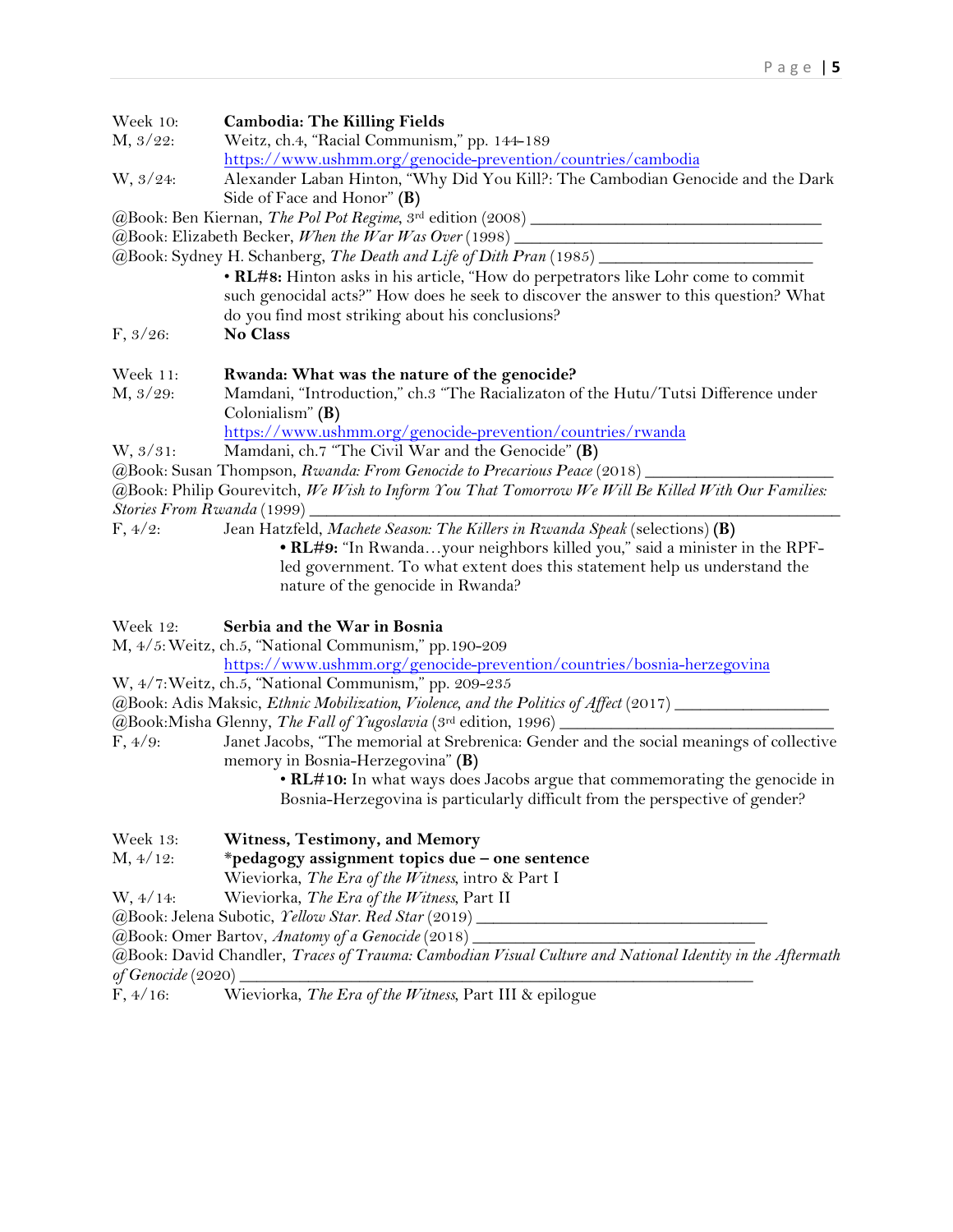| Week 14:    | <b>Prevention, Justice, Healing</b>                                            |
|-------------|--------------------------------------------------------------------------------|
| $M, 4/19$ : | Weitz, "Conclusion"                                                            |
|             | Waller, "Conclusion"                                                           |
| W, 4/21:    | http://www.auschwitzinstitute.org/                                             |
|             | https://campaignforuyghurs.org/                                                |
|             | https://www.womenspeacenetwork.org/                                            |
|             |                                                                                |
|             | @Book: James Waller, Confronting Evil (2016) ____                              |
|             | @Book: Priscilla B. Hayner, Unspeakable Truths (2002) __                       |
| F, 4/23:    | https://togetherweremember.org/                                                |
|             | https://thoughtpartnerships.org/who-we-are                                     |
|             | https://mindleaps.org/en/                                                      |
|             | <u> https://stotenema.com/en/2020</u>                                          |
|             | https://museumandmemorial.eji.org/memorial                                     |
|             | https://www.projectoverzero.org/                                               |
|             |                                                                                |
| Week $15$ : | <b>Teaching Holocaust and Genocide Studies</b>                                 |
| $M, 4/26$ : | Colin Tatz, With Intent to Destroy, epilogue, "Teaching about Genocide" (B)    |
| W, 4/28:    | https://www.ushmm.org/teach/fundamentals/guidelines-for-teaching-the-holocaust |
|             | https://lightinitiative.org/                                                   |
|             | $\frac{\text{https://p-crc.org/}}{}$                                           |
| F, 4/30:    | https://ctholocaust.co.za/                                                     |
|             | https://www.jhbholocaust.co.za/                                                |
|             | https://www.handprintshealfootprints.org/                                      |
|             |                                                                                |

## **Pedagogy Essay due Monday, May 3rd at 9pm on Brightspace**

# *UNIVERSITY POLICIES*

# Protect Purdue Pledge

Being a part of the Boilermaker community means that each of us must take extraordinary steps to stay well and persistently protect each other, on campus and in the community. Accountable together, I pledge to take responsibility for my own health, the protection of others and help keep the Purdue community safe from spread of COVID-19 and other infections as identified and instructed by the university.

### **PROTECT PURDUE WEBSITE:** <https://protect.purdue.edu/>

#### **DISCLAIMER**

In the event of a major campus emergency, the above requirements, deadlines and grading policies are subject to changes that may be required by a revised semester calendar. Any such changes in this course will be posted on Brightspace once the course resumes or can be obtained by contacting the professor via email.

### **EMAIL ETIQUETTE**

Outside of class or office hours, communicate with your professor by email. State the reason for your email in the subject line (ex: "question about essay"). Include a full salutation (ex: "Dear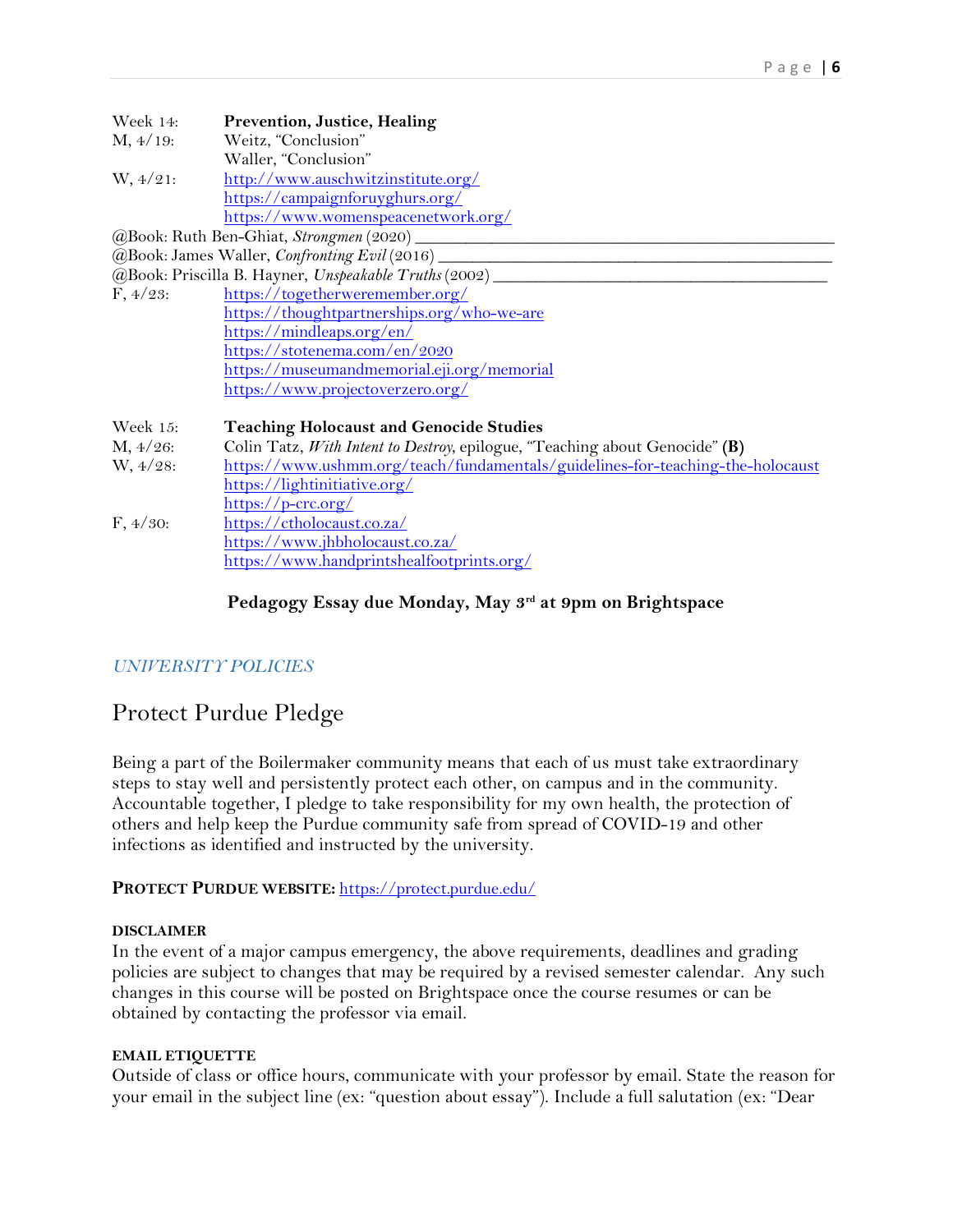Professor"), and closing with your full name (ex: "Sincerely, Eleanor Roosevelt"). Use full sentences, correct grammar, and punctuation. If you fail to follow this etiquette, I will not respond to your email. I will usually respond to your emails within 24 hours, with the exception of weekends.

## **CHEATING / PLAGIARISM**

Plagiarism refers to the reproduction of another's words or ideas without proper attribution. University Regulations contains further information on dishonesty. Plagiarism and other forms of academic dishonesty are serious offenses, and will be treated as such in this class. **You are expected to produce your own work and to accurately cite all necessary materials**. Cheating, plagiarism, and other dishonest practices will be punished as harshly as Purdue University policies allow. Any instances of academic dishonesty will likely result in a grade of F for the course and notification of the Dean of Students Office. Please make sure that you are familiar with Purdue's academic integrity policies:

<http://www.purdue.edu/odos/aboutodos/academicintegrity.php>

## **GRIEF ABSENCE POLICY**

Purdue University recognizes that a time of bereavement is very difficult for a student. The University therefore provides the following rights to students facing the loss of a family member through the Grief Absence Policy for Students (GAPS). Students will be excused from classes for funeral leave and given the opportunity to complete missed assignments or assessments in the event of the death of a member of the student's family.

## **STUDENTS WITH DISABILITIES**

Purdue University is committed to providing equal access and equal opportunity to university courses, activities, and programs for students with disabilities. Students with documented disabilities that substantially limit a major life activity, such as learning, walking, or seeing, may qualify for academic adjustments and/or services. If you have a disability that requires special academic accommodation, please make an appointment to speak with me within the first three weeks of the semester in order to discuss any adjustments. It is the student's responsibility to notify the Disability Resource Center of any impairment/condition that may require accommodations and/or classroom modifications. To request information about academic adjustments, auxiliary aids, or services, please contact the Disability Resource Center in the Office of the Dean of Students, 830 Young Hall, (765) 494-1247 (V/TTY), [drc@purdue.edu.](mailto:drc@purdue.edu)

## **NONDISCRIMINATION POLICY STATEMENT**

Purdue University is committed to maintaining a community which recognizes and values the inherent worth and dignity of every person; fosters tolerance, sensitivity, understanding, and mutual respect among its members; and encourages each individual to strive to reach his or her own potential. In pursuit of its goal of academic excellence, the University seeks to develop and nurture diversity. The University believes that diversity among its many members strengthens the institution, stimulates creativity, promotes the exchange of ideas, and enriches campus life.

Purdue University prohibits discrimination against any member of the University community on the basis of race, religion, color, sex, age, national origin or ancestry, marital status, parental status, sexual orientation, disability, or status as a veteran. The University will conduct its programs, services and activities consistent with applicable federal, state and local laws,